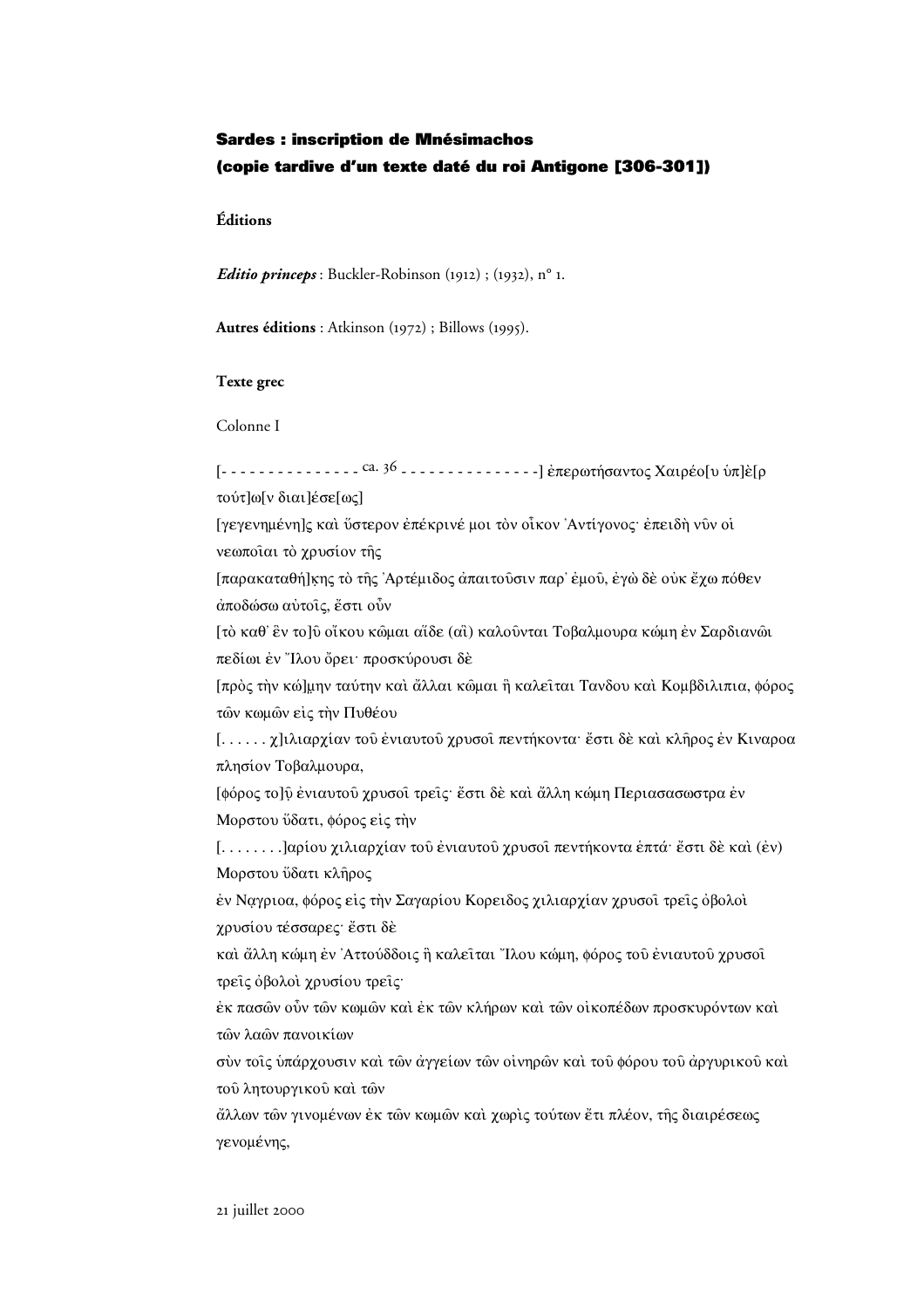eξαίρημα ελαβεν Πύθεος και "Αδραστος εν Τβαλμουροις αυλήν, και εξω της αυλης είσιν οικίαι των

λαών και των οικετών και παράδεισοι δύο σπόρου αρταβών δεκαπέντε, και έν Περιασασωστροις

oiκόπεδα σπόρου αρταβῶν τριῶν και παράδεισοι σπόρου αρτα(β)ῶν τριῶν και οικέται οι κατοικούντες

έν τούτωι τωτι τόπωι, έν Τβαλμουροις "Εφεσος 'Αδράστου, Καδοας 'Αδράστου, Ήρακλείδης Βελετρου,

Τυιος Μανεου Καΐκου, έν Περιασασωστροις οι κατοικούντες Καδοας Αρμανανδου, "Αδραστος Μανεου

### Colonne II

 $1 - 1 - 1 - 1 = 2$ . <sup>ca. 16</sup> -  $1 - 1 - 1$  μηθ $e$ [ν έξέστω μή]τε έμοι μήτε [τοις έμοις έκγόνοις  $\text{unif } [------]$  ca. 10  $---]$ 

μήτε ἄλ(λ)ωι μηθενί μηκέτι άπολύσασθαι· και έάν τις έμποιηται υπέρ τινος τών κωμών ή τών κλήρων

ή υπερ των άλλων των ὦδε γεγραμμένων εγώ και οι εμοι έκγονοι βεβαιώσομεν και τον αντιποιούμενον

eξαλλάξ(o)μεν, εαν δε μη βεβαιώσωμεν η παρα την συγγραφην παραβαίνωμεν τήνδε γεγραμμένην

 $\epsilon\pi$ [ι] τὰς κώμας και τους κλήρους και τα χωρία και τους οικέτας ἄπαντας εις τα Αρτέμιδος έχέτωσαν,

και οι νεωποιοι ύπερ τούτων εκδικαιούσθωσαν και κρινέσθωσαν προς τους αντιποιουμένους

 $\phi$ ς ἂν βούλωνται, και έγὼ Μνησίμαγος και οι έμοι ἔκγονοι αποτείσομεν εις τ(α) `Αρτέμιδος

xρυσούς δισχιλίους έξακοσίους πεντήκοντα, και υπερ των γενηματων και των καρπών

ἐὰν μὴ καρπεύσωνται ἐν ἐκείνωι τῶι ἔτει εἰς τὰ Ἀρτέμιδος ὁπόσου οὖν χρυσίου ἄξια  $\hat{\eta}$ ι καὶ ταῦτα

άποδώσομεν, καὶ τῶν οἰκοδομη(μά)των καὶ φυτευμάτων τῶν τῆς Ἀρτέμιδος ἢ ἄλλο τι ο τι άν ποιήσωσιν

όσου χρυσίου ἄξια ἧι τὴν ἀξίαν ἀποδώσομεν, μέχρι δὲ ὄσου μὴ ἀποδῶμεν ἔστω ἡμῖν έν παρακαταθήκηι

τέως ἂν ἅπαν ἀποδῶμεν· ἐὰν δὲ τὰς κώμας ἢ τοὺς κλήρους ἢ τῶν ἄλλων τι τῶν ύποκειμένων

έὰν ὁ βασιλεὺς ἀφέληται τῆι Ἀρτέμιδι διὰ Μνησίμαγον, τὸ γρυσίον οὖν τὸ ἀργαῖον την παρακαταθήκην

21 juillet 2000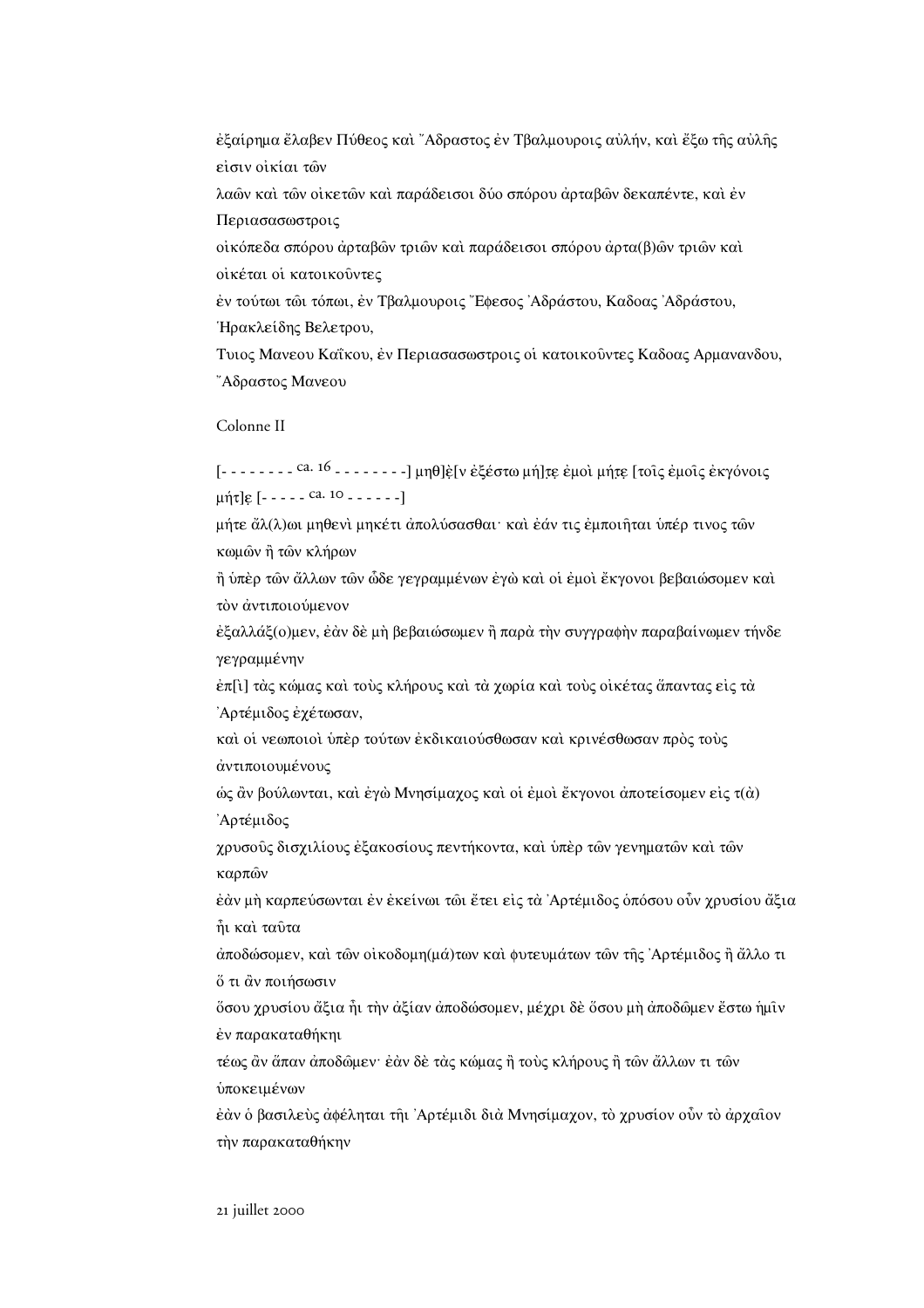τούς χιλίους τριακοσίους είκοσιπέντε χρυσούς αύτοι παραχρήμα άποδώσομεν είς τά 'Αρτέμιδος

έγώ Μνησίμαχος και οι έμοι έκγονοι, και των οικοδομημάτων και φυτευμάτων της 'Αρτέμιδος

όσου ἂν ἄξια ἧι τὴν ἀξίαν ἀποδώσομεν παραχρῆμα, καὶ ὑπὲρ τῶν γενημάτων καὶ τῶν καρπών

 $\dot{\epsilon}$ άν μή καρπεύσωνται έν έκείνωι τῶι ἔτει εἰς τὰ 'Αρτέμιδος ὁπόσου ἂν γρυσίου ἄξια  $\hat{m}$ ι και ταυτα

 $\dot{\alpha}$ ποδώσομεν, μέχρι δε όσου μή άποδῶμεν έστω εν εμοί εν παρα(κα)ταθήκηι καί εν τοις έμοις έκγόνοις

έως ἂν ἄπαν ἀποδῶμεν εἰς τὰ Ἀρτέμιδος· καὶ ἡ πρᾶξις τέως ἂν ἐξ ἡμῶν μήπω γένηται έξειναι.

# **English translation**

### **(Buckler-Robinson 1912)**

### **(Col. I)**

… Chaireas having made inquiry… and afterwards Antigonus awarded the estate to me. Whereas now the temple-wardens are demanding from me the gold lent on deposit and belonging to Artemis, but I have no funds wherewith to pay it to them, there are then the items of which the estate consist ; to wit, the villages named as follows : Tobalmoura, a village in the Sardian plain on the Hill of Ilus, and as appurtenances thereto other villages also : Tandus', as it is called, and Kombdilipia ; the rent payable by the said villages to the chiliarchy of Pytheus… is fifty gold staters a year. There is also an allotment at Kinaroa near Tobalmoura. Its rent three gold staters a year. There is also another village, Periasasostra, in the River District of Morstas ; its rent, payable to the chiliarchy of… arius, is fifity-seven old staters a year. There is also in the River District of Morstas an allotment at Na [g] rioa ; its rent, payable to the chiliarchy of Sagarius, son of Koreis, is three gold staters and four gold obols. There is also another village in the district of Attoudda called Ilus' village ; its rent is three gold staters and three gold obols. Now from all the villages, and from the allotments and the dwelling-plots thereto appertaining, and from the serfs with all their households and belongings, and from the wine-vessels and the dues rendered in money and in labor, and from the revenues of other kinds accruing from the villages and still more besides these, when the division took place, Pytheus and Adrastus received as their separate property a farmstead at Tobalmoura ; and outside the farmstead are the houses of the serfs and slaves, and two gardens requiring fifteen artabas of seed, and at Periasasostra dwelling-plots requiring three artabas of seed, and gardens requiring three artabas of seed, as well the slaves dwelling at that place : at Tobalmoura, Ephesus, son of Adrastus ; Kadoas, son of Adrastus ; Heracleides, son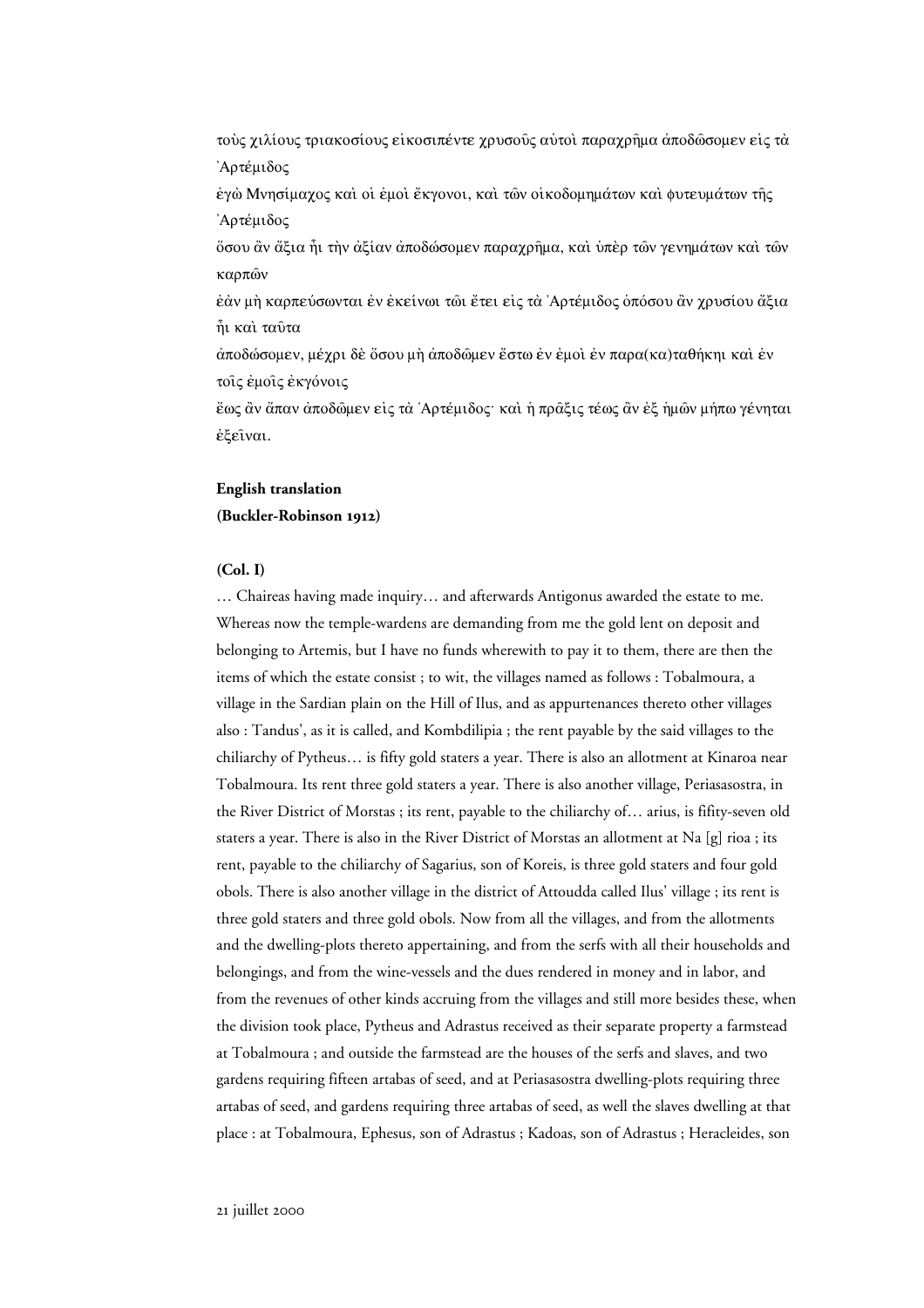of Beletras ; Tuius, son of Maneus the son of Caïcus ; also those dwelling at Periasasostra, Kadoas son of Armanandes, Adrastus son of Maneus…

#### **(Col. II)**

neither to me [nor to my heirs, nor…]… nor to anyone else any longer the right of redemption. Should any person lay claim to any of the villages or of the allotments or to the other things here specified in writing, I and my heirs will act as warrantors and will oust the claimant. If, howerver, we shall fail so to act, or if we shall commit any breach of the contract hereby drawn up in respect to the villages and the allotments and the lands and all the slaves, these shall remain the property of Artemis, and the temple-wardens shall on account of the same conduct legal proceedings and obtain judgment against the claimants in any way that they may see fit ; and I Mnesimachus and my heirs will pay to the treasury of Artemis 2650 gold staters ; and on account of the produce and of the fruits, should the temple-wardens receive no fruits in that year, we will further pay to the treasury of Artemis such sum in gold as the same may be worth ; and the value of the buildings erected and of the lands brought under cultivation by Artemis, or of such other things as the temple-wardens may do, whatever the same may be worth in gold, we will pay ; and so long as we shall not have paid, the debt shall constitute a deposit-loan owing by us till we shall have paid the whole amount. Should the king on account of Mnesimachus take away from Artemis the villages or the allotments or any of the other things mortgaged, then the principal in gold of the depositloan, namely the 1325 gold staters, we ourselves — I Mnesimachus and my heirs — will forthwith pay to the treasury of Artemis ; and the value of the buildings erected and of the lands brought under cultivation by Artemis, whatever they may be worth, we will pay forthwith ; and on account of the produce and the fruits, should they receive non fruits in that year, we will further pay to the treasury of Artemis such sum in gold as the same may be worth ; and so long as we shall not have paid, the debt shall constitute a deposit-loan owing by me and my heirs until we shall have paid the whole to the treasury of Artemis ; and so long as this still remains unpaid by us execution shall be lawful. »

[Autres traductions anglaises : Atkinson 1972 : 47-49 ; Billows 1995 : 138-140 ; M. Austin, *The Hellenistic world from Alexander to the Roman conquest*, Cambridge U.P. (1981), n° 181].

**Traduction française partielle** : Papazoglou (1997) : 41-47 (lignes 11-17, p. 44)